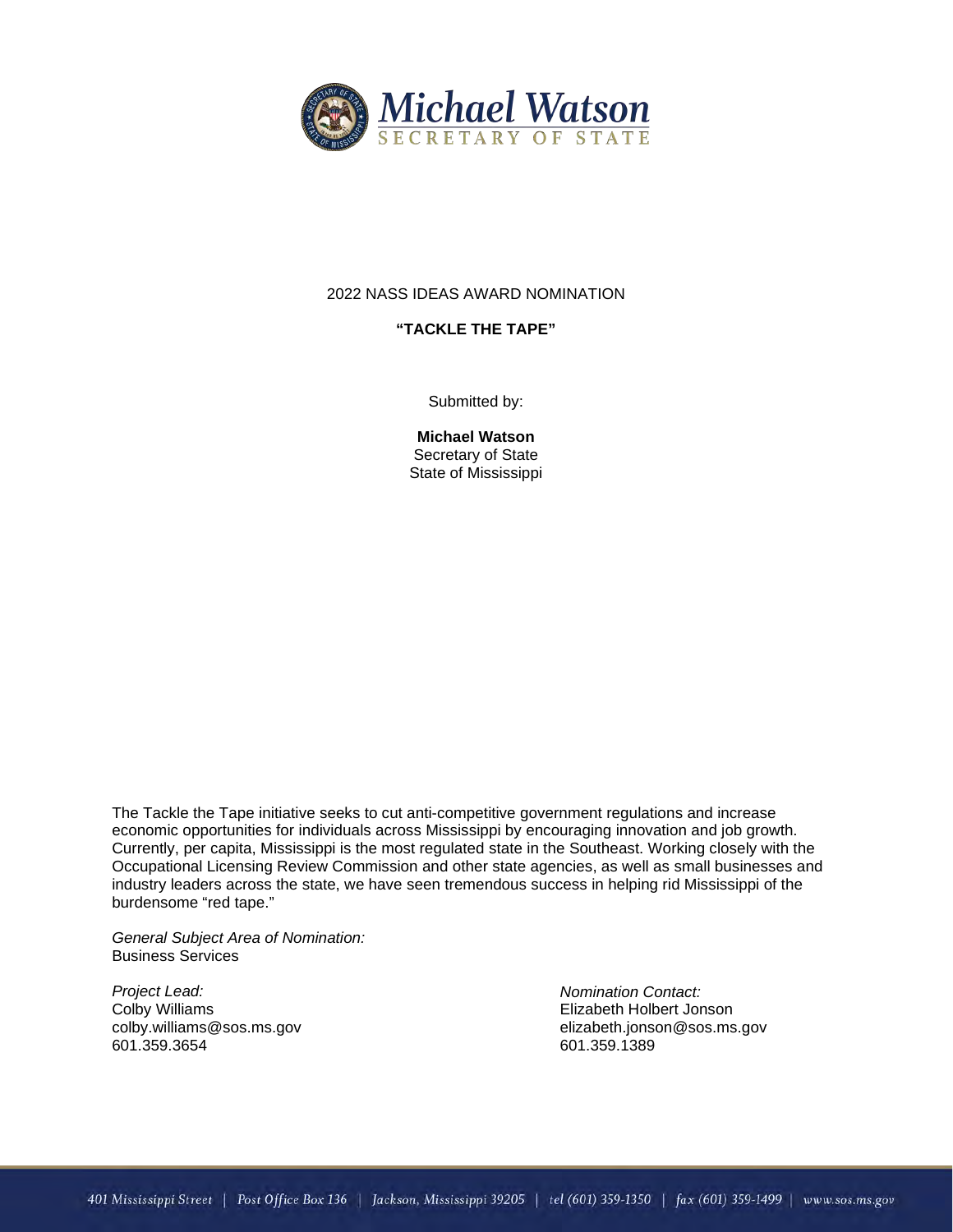### **History**

Starting a business in Mississippi has always been a quick and easy process. However, many businesses still struggle to stay alive due to unnecessary government regulations. Mississippi's regulatory burden leads the way among southern states with roughly 118,000 restrictive regulations on the books- consisting of 9.3 million words restricting 66 industries.

- According to the Justice Institute<sup>[1](#page-1-0)</sup>, Mississippi loses more than 13,000 job-creating opportunities each year due to licensing regulations.
- Over the last 60 years, the number of jobs requiring occupational licenses in Mississippi has grown from 4% to nearly 20%.
- A study from the National Bureau of Economic Research<sup>[2](#page-1-1)</sup> found that occupational licensing reduces Mississippi's labor supply by 17% to 27%.

Specific examples of restrictive regulations:

- To perform a massage for compensation in Mississippi, one must have completed 600 hours of directly supervised, in-class massage instruction and 100 hours of student clinical hours.
	- o This includes 200 hours in massage theory with 10 hours in massage law and ethics; and seven hours in Eastern European massage methods.
- To shampoo hair for compensation in Mississippi, one must have 1,500 hours of cosmetology education.
- Mississippi has a separate barber and cosmetology board. To become a licensed barber, one must attend both schools to have, and maintain, two licenses and adhere to two sets of regulations.
- Through the Motor Vehicle Commission, Mississippi regulates how a car dealership's website must be developed. This includes what information is required on the website, how many clicks it takes to get to various portions of the website, and how often the website must be updated.

Upon taking office, Mississippi Secretary of State Michael Watson, also a small business owner, and his team embarked on cutting the state's anti-competitive regulations that restrict economic development. The onset of the COVID-19 pandemic launched the efforts into overdrive, as opportunities arose to reduce regulations to expand quality healthcare and help small businesses get back to work.

The Tackle the Tape initiative was publicly announced in July 2020, as a premier resource for the business community to "rid the red" in Mississippi.

# **Significance**

Tackle the Tape includes Secretary Watson's voice and votes on the Occupational Licensing Review Commission (OLRC), partnerships with other state agencies, boards, commissions, and businesses, as well as legislative actions. Since launching the initiative, the Secretary of State's Office has received an overwhelming amount of support from state legislators who have reached out for assistance with several key pieces of legislation.

With Secretary Watson's influence, House Bill 1104 (HB1104) was passed during the 2020 Legislative Session. HB1104 granted new authority to the OLRC to review existing regulations subject to the jurisdiction of an occupational licensing board, not only new proposals. The OLRC is comprised of the

<span id="page-1-0"></span><sup>&</sup>lt;sup>1</sup> https://ij.org/wp-content/uploads/2018/11/Licensure\_Report\_WEB.pdf

<span id="page-1-1"></span><sup>&</sup>lt;sup>2</sup> https://www.nber.org/system/files/working\_papers/w25262/w25262.pdf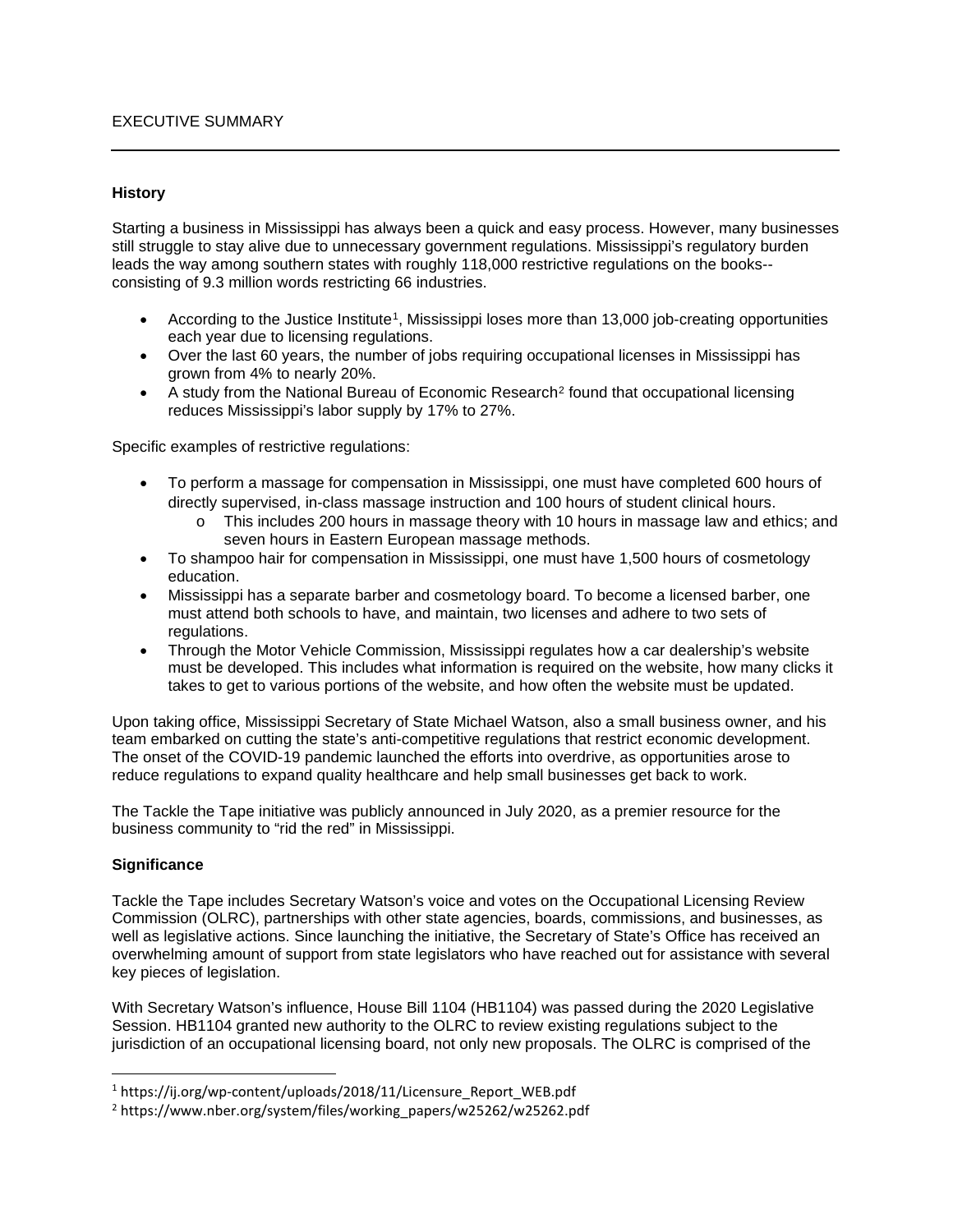Mississippi Governor, Secretary of State, and Attorney General who are charged with ensuring the public's health and welfare are protected, resources are used efficiently, and to prevent anti-competitive behavior by the boards.

To increase the efficiency of the Commission's review process, the OLRC unanimously passed an amendment proposed by Secretary Watson to require Mississippi's 29 occupational licensing boards to submit regulatory impact assessments. These reports are to provide the OLRC with the information and analysis needed to make informed decisions by measuring the impact proposed regulations will have on the state's businesses and consumers.

Another piece of critical legislation regarding regulation and licensing reform that has passed with the assistance of Tackle the Tape is House Bill 1263 (HB1263), which provides for recognition of out-of-state occupational licenses for licensees moving to Mississippi.

Additionally, Senate Bill 2626 (SB2626) amended the Mississippi Business Corporation Act to allow corporations to hold annual or special shareholder meetings remotely, removing the in-person restriction. All of these legislative actions help undo financial burdens and limitations on individuals and businesses.

Upon the passage of legislation influenced by the Tackle the Tape initiative, legislators stated:

- "I am so proud that we passed House Bill 1263 to help cut the red tape of getting a license and being able to work in Mississippi. This goes hand and hand with the Secretary of State's project 'Tackle the Tape.' For too long, state agencies have made rules that have made it difficult to work in Mississippi because they didn't want the competition moving in. We want people to move here and raise their family. We have a wonderful state, and I want to join Michael Watson in his efforts of tackling the tape." --**District 92 House Representative Becky Currie.**
- "I am proud we passed Senate Bill 2626 which allows corporations the option to hold annual or shareholder meetings remotely. Anytime we pass legislation that creates efficiency and reduces expenses, it is a good day! Thanks to Michael Watson and the Secretary of State's Offices' support of this bill and also for the work on tackling the tape in Mississippi." --**District 35 Senator Chris Caughman**
- "The greatest challenge in right-sizing government is haltering regulations to ensure fluid and efficient operation. The Occupational Licensing Review Commission must have the authority to censor regulations to avoid over-regulating. Removing undue regulation will contribute to the spirit of free enterprise, and a government of the people." –**District 18 House Representative Jerry R. Turner** on HB1104

With legislative support, the Tackle the Tape initiative quickly spread through name recognition and word of mouth. Secretary Watson and his team received numerous emails, phone calls, text messages, social media messages, etc. asking for assistance with varying regulatory burdens. Due to high demand, the Secretary of State's Office developed a Tackle the Tape website (sos.ms.gov/content/tacklethetape) to create an organized method of tracking reported regulations for review. On the site, the public may report a burdensome regulation directly to the Secretary of State's policy staff for review. Since its creation in late 2020, over 200 individual regulation reports have been filed on the portal with more coming in by the day.

### **Impacts/Results**

The success of Tackle the Tape can be felt on many levels from the White House and State Capitol to Mississippi's business owners and consumers in every corner of the state. Through work with the OLRC, Secretary Watson has assisted in reducing 57 regulations that in some way diminish the state's regulatory burden.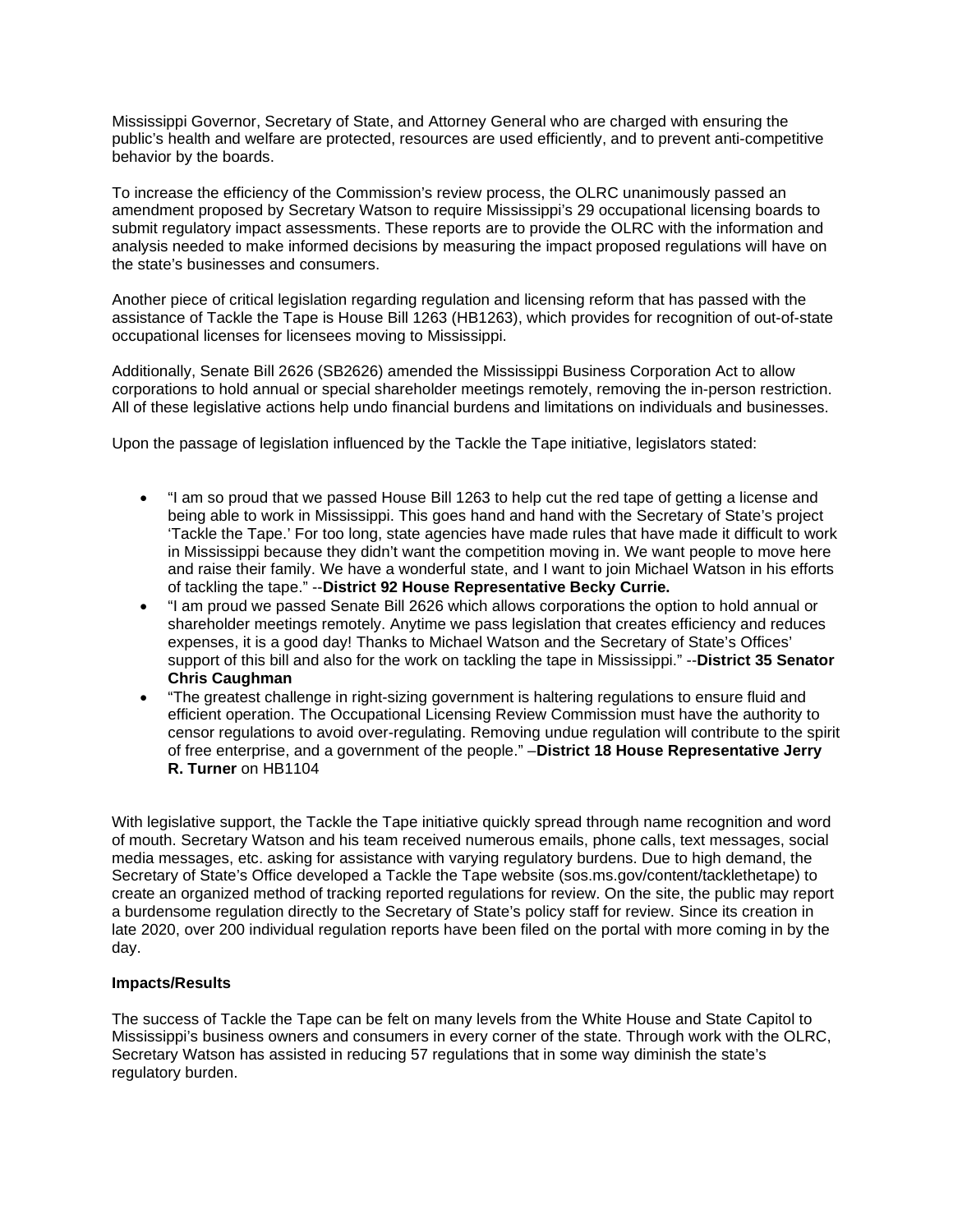Examples include:

- Board of Pharmacy— removed burdensome national certification requirements for Pharmacy Technicians and implemented on-the-job training in lieu of traditional certification programs.
- Board of Licensed Professional Counselors— created a non-practicing licensure state for Licensed Professional Counselors (LPC) resulting in lowers costs; and reduced continuing education requirements for LPCs who are inactive for a period of time but would like to maintain their license.
- Board of Medical Licensure—created a temporary license for out-of-state medical examiners not licensed in Mississippi to practice in the state as a Medical Examiner or Deputy Medical Examiner.
- Board of Massage Therapy—reduced over 100 required classroom education hours for massage therapists; and incorporated out-of-state licensing reciprocity.
- Board of Law Enforcement Officer Standards and Training—removed burden on former state law enforcement officers returning to duty from a federal or other state jurisdiction.

Regulatory reprieves have not just occurred at the state level but have assisted numerous business owners (in-state and out-of-state) and everyday Mississippians. In fact, Mississippi led the nation in the greatest number of new business applications since COVID-19 began, with a 111.94 percent increase from 2019, according to CardConnect<sup>3</sup>.

When Co-Founder and CEO of Carmigo, Inc., Andrew Warmath, heard about Tackle the Tape, he reached out to Secretary Watson to assist with a permitting issue with another state agency. Warmath was in the process of trying to relocate Carmigo's corporate headquarters to Mississippi, bringing 50 new jobs each exceeding the average annual wage of the state. With Watson's aid, Warmath was able to clarify and complete the necessary requirements to settle the new software company in Tupelo, Mississippi. "Laws can sometimes be detrimental towards innovation and progress. As a new technology startup in Mississippi, we faced some of those laws that were hindering our growth. We reached out to Secretary Watson and his response was very refreshing. He was quick to bring the necessary parties together to find an amicable resolution," Warmath stated.

Mississippi resident and business owner Joseph Cure reached out to Secretary Watson regarding a facility permit regulation with another state agency that was hindering a business on the Mississippi Gulf Coast from commencing operations. With collaboration and partnership from all parties involved, Cure was able to overcome the obstacle to ensure the business doors would open.

Tackle the Tape's effects even gained nationwide recognition. During former President Donald Trump's term, Secretary Watson was contacted by the White House to present on Tackle the Tape during a conference call for the one-year anniversary of the Governors' Initiative on Regulatory Innovation. President Trump utilized the call to provide an update on the Administration's progress on regulatory reform and to highlight what state officials, like Watson, were doing to advance occupational licensing reform and cut regulations.

With the overwhelming response to Tackle the Tape, Secretary Watson has decided to take his efforts a step further with a proactive approach. In January 2022, he will announce a 29 by 29 strategic plan to increase the efficiency of the regulatory review process. Continuing the collaborative theme, he has acquired state and national partners to assist in reviewing all 118,000 regulations in Mississippi's regulatory code for all 29 occupational licensing boards and commissions by the year 2029. Through these efforts, Watson hopes to continue promoting a business-friendly environment which fosters innovation, economic development, and job growth.

<span id="page-3-0"></span><sup>3</sup> https://www.teknovation.biz/southeast-takes-top-five-spots-for-new-business-starts-since-covid-19/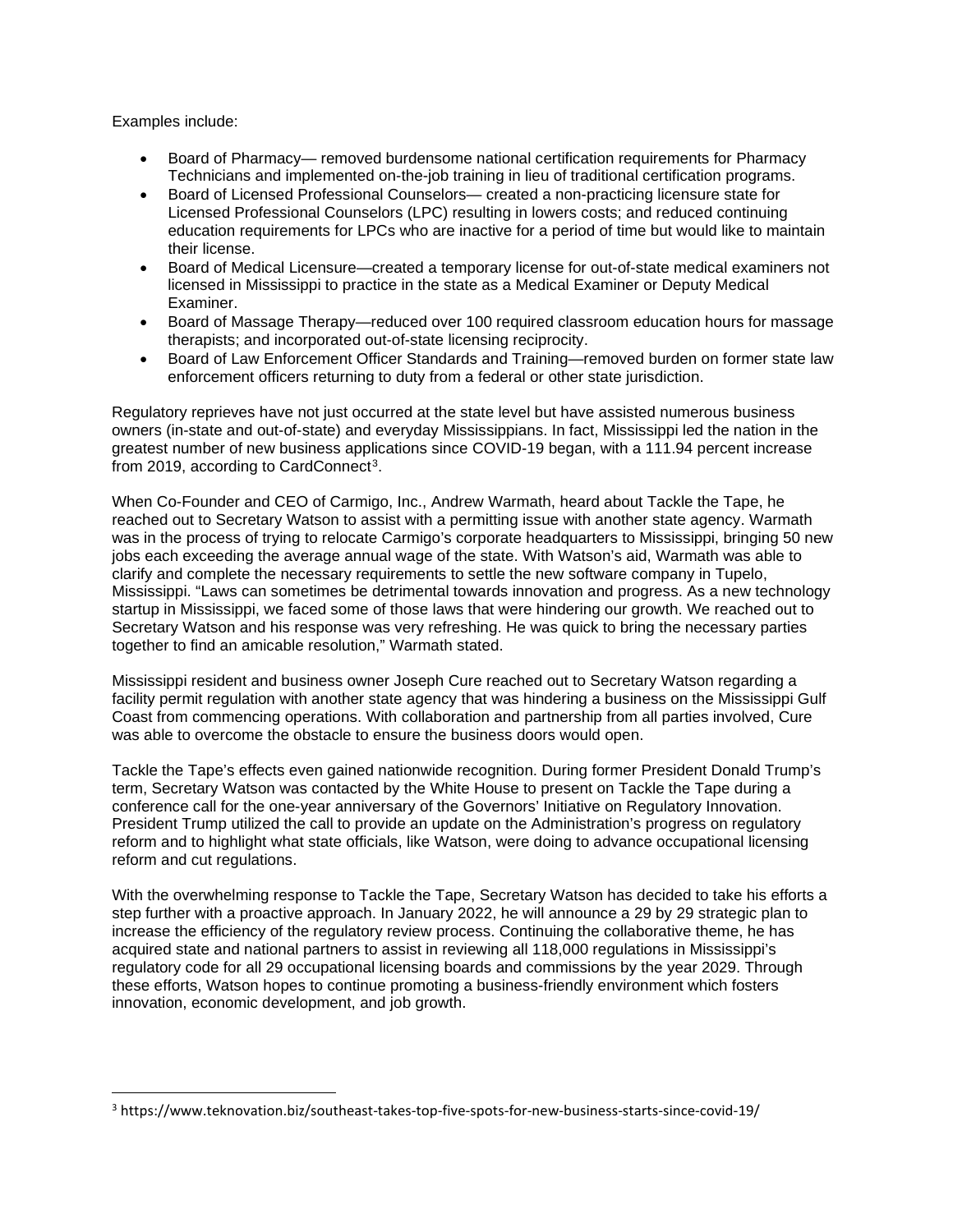### **Samples of Social Interactions**



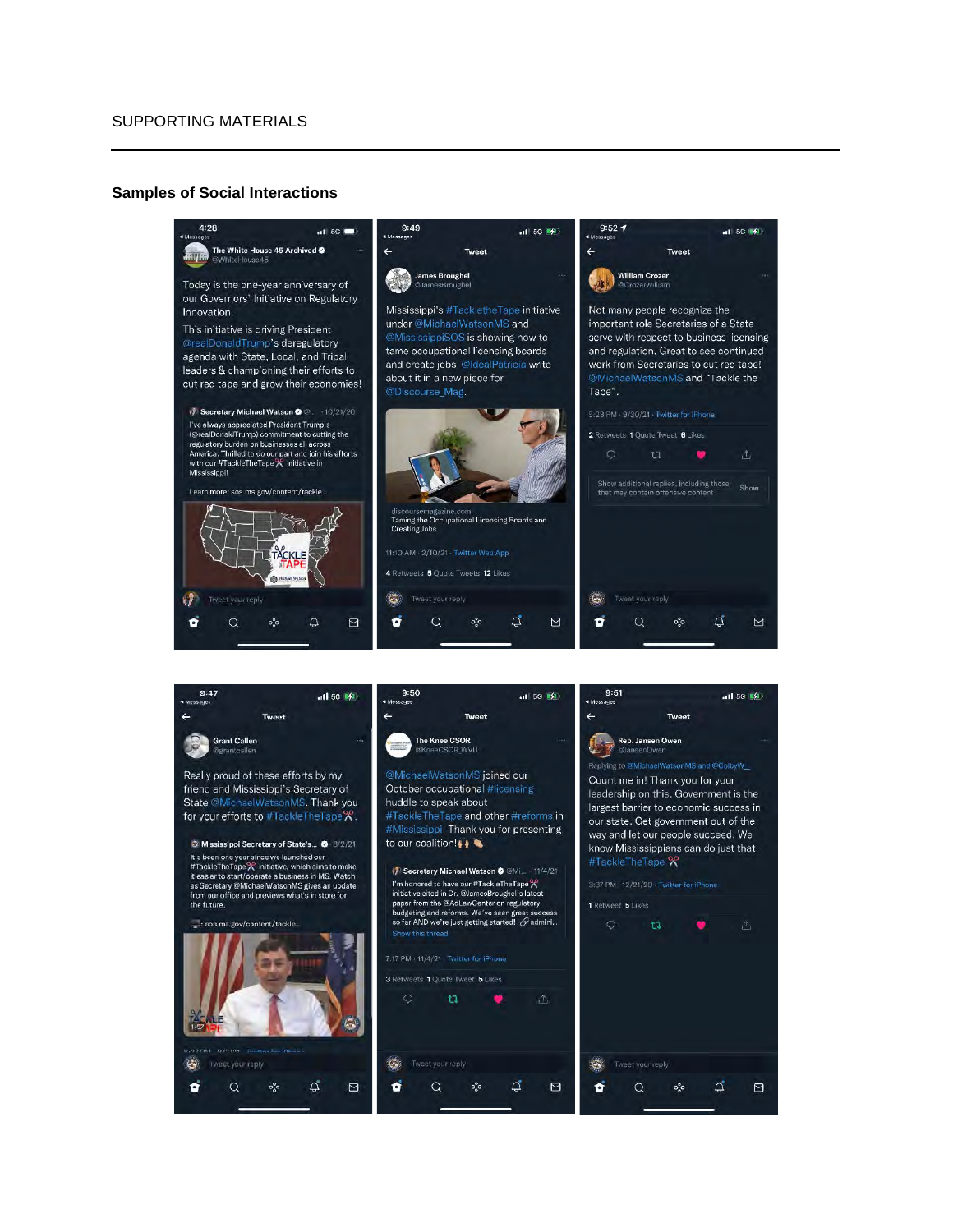# **Academic Journal Citation**

Broughel, J. (n.d.). *The Regulatory Budget in Theory and Practice: Lessons from the U.S. States*. Center for the Study of the Administrative State. Retrieved from [https://administrativestate.gmu.edu/wp](https://administrativestate.gmu.edu/wp-content/uploads/sites/29/2021/10/Broughel-FINAL.pdf)[content/uploads/sites/29/2021/10/Broughel-FINAL.pdf.](https://administrativestate.gmu.edu/wp-content/uploads/sites/29/2021/10/Broughel-FINAL.pdf) Page 22.



# The Regulatory Budget in **Theory and Practice: Lessons** from the U.S. States

**James Broughel** 

**CSAS Working Paper 21-47** 

Regulatory Budgeting and Executive Order 13771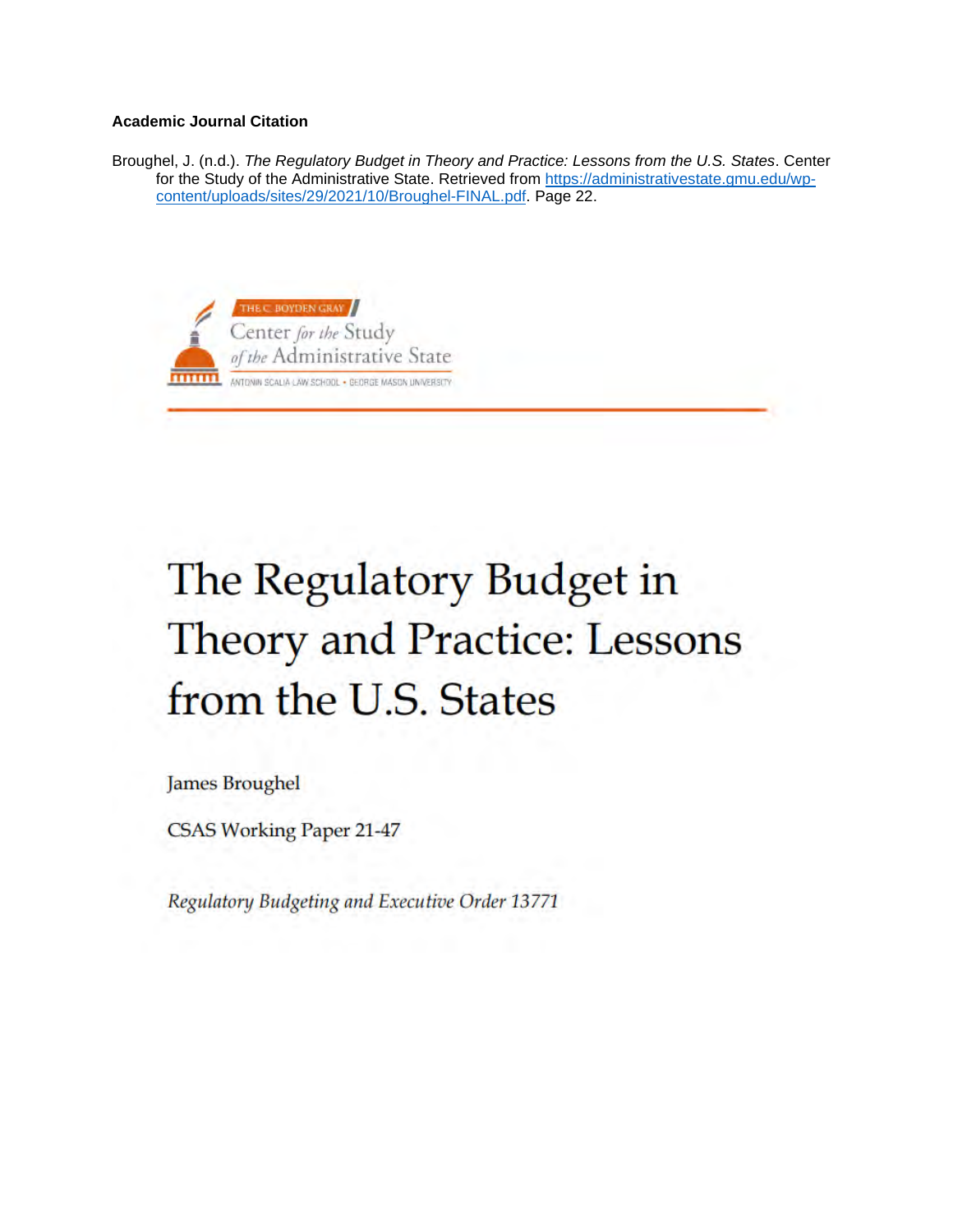### Carmigo, Inc. Announcement

Link: https://mississippi.org/news/carmigo-locating-corporate-headquarters-in-tupelo/

### **SEPTEMBER 20, 2021**

# Carmigo locating corporate headquarters in **Tupelo**

BUSINESS NEWS MDA NEWS

Jackson, Mississippi - September 20, 2021 - Carmigo, a new software company, is locating its headquarters in Tupelo. The project will create 50 jobs.

Carmigo is an online vehicle marketplace connecting individual sellers with dealers in a one-day auction. The company builds listings for individuals looking to sell a vehicle and then posts them in the marketplace where dealers compete with one another. Carmigo currently has operations in Northeast Mississippi; Nashville, Tennessee; and Birmingham, Alabama. The company will be hiring software developers and operations employees to continually improve the current user interface.

The Mississippi Development Authority certified Carmigo through the Advantage Jobs Rebate Program, which is available for eligible businesses that create new jobs exceeding the average annual wage of the state or county in which the company locates or expands.

Carmigo plans to fill the 50 new jobs over the next two years. For more information about Carmigo, go to carmigo.io/.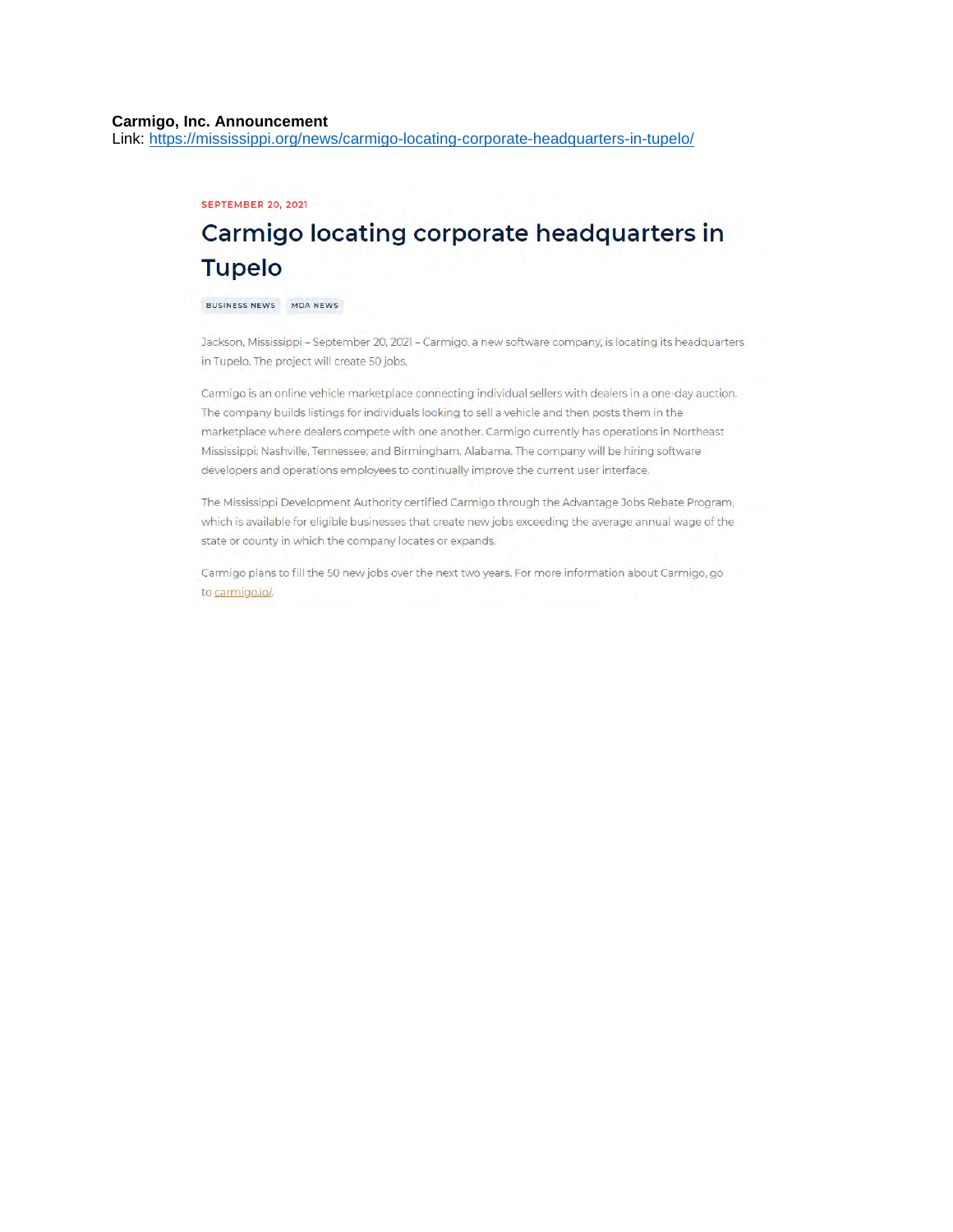### **Tackle the Tape Website**

Link: https://www.sos.ms.gov/content/tacklethetape/default.aspx





THE PLAN THE TAPE THE STATS THE SUCCESS **Rid the RED** in Mississippi The Mississippi Secretary of State's Office is<br>excited to introduce our "Tackle the Tape" initiative. Tackle the Tape sets out to cut regulations that are anti-competitive and do not substantially further the safety and well-being of our citizens. Our agency has always served as a premier resource for the business community,<br>and Secretary Michael Watson understands the impact burdensome red tape regulations have on our state's economy. Tackle the Tape will help increase economic opportunities for all Mississippians by promoting competition and<br>encouraging innovation and job growth. **Michael Watson**  $\circledcirc$ 

**REPORT A REGULATION** 

You can play a role in cutting back on red tape and government bureaucracy. If you know of any costly, ineffective, burdensome or unenforced regulation affecting you or someone you know, please report it below.

\*Denotes a required field

\*Your Name:

\*Your E-mail: \*Your Hometown:

\*Please enter your message in the space provided below: (Max: 2500 Characters)

Submit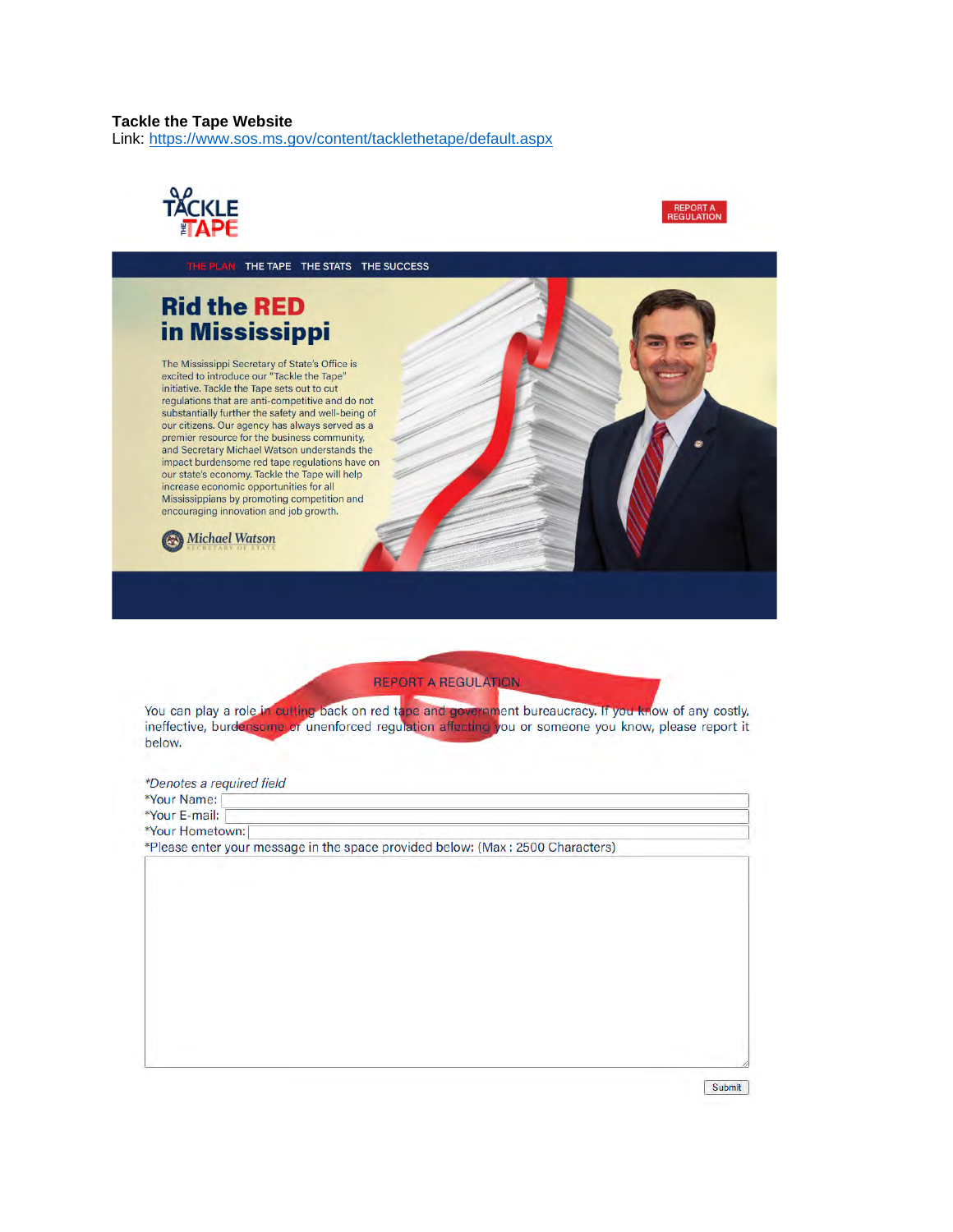# **Media Clippings**

- WJTV: Mississippi Secretary of State Provides Update on "Tackle the Tape" Initative
	- o Monday, August 2, 2021
	- o Link: [https://www.wjtv.com/news/politics/mississippi-secretary-of-state-provides-update](https://www.wjtv.com/news/politics/mississippi-secretary-of-state-provides-update-on-tackle-the-tape-initiative/)[on-tackle-the-tape-initiative/](https://www.wjtv.com/news/politics/mississippi-secretary-of-state-provides-update-on-tackle-the-tape-initiative/)
- WAPT: New Program Helps Curb Regulations for Mississippi Business Owners
	- o Tuesday, August 3, 2021<br>o Link: https://www.wapt.co
	- Link: [https://www.wapt.com/article/new-program-helps-curb-regulations-for-mississippi](https://www.wapt.com/article/new-program-helps-curb-regulations-for-mississippi-business-owners/37209815)[business-owners/37209815](https://www.wapt.com/article/new-program-helps-curb-regulations-for-mississippi-business-owners/37209815)
- Yall Politics: Mississippi Secretary of State Watson's "Tackle the Tape" Initiative Marks One Year
	- o Wednesday, June 30, 2021
	- o Link: [https://yallpolitics.com/2021/06/30/mississippi-secretary-of-state-watsons-tackle](https://yallpolitics.com/2021/06/30/mississippi-secretary-of-state-watsons-tackle-the-tape-initiative-marks-one-year/)[the-tape-initiative-marks-one-year/](https://yallpolitics.com/2021/06/30/mississippi-secretary-of-state-watsons-tackle-the-tape-initiative-marks-one-year/)
- Delta Business Journal: Tackle the Tape
	- o Thursday, July 1, 2021
	- o Link:<https://deltabusinessjournal.com/tackle-the-tape/>
- SuperTalk: The JT Show
	- o Thursday, July 29, 2021
	- o Link:<https://www.youtube.com/watch?v=QDtjmIBk-4E>
	- o Timestamp: 1:50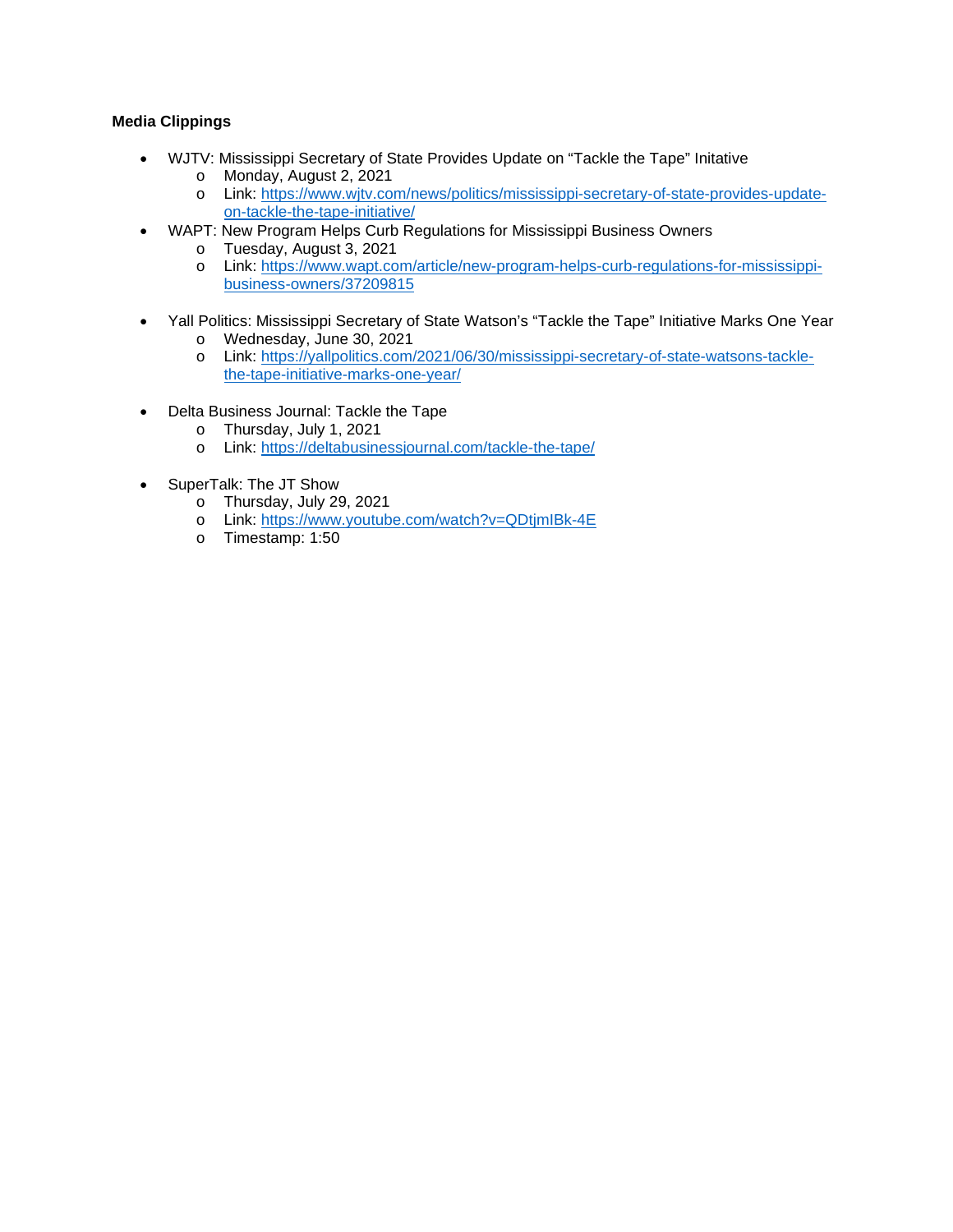# **OLRC Votes**

For all votes: Secretary Watson voted "yea" unless noted otherwise in RED

### August 27, 2020

- 1. Mississippi Board of Pharmacy: Physician Dispensing Permits
- 2. Mississippi State Board of Public Accountancy: Compliance Assurance Program
- 3. Mississippi State Board of Architecture: Various Changes
- 4. Mississippi State Board of Architecture: Landscape Architecture
- 5. Mississippi State Board of Architecture: Interior Design
- 6. Mississippi State Board of Dental Examiners: Licensure by Credentials
- 7. Mississippi State Board of Dental Examiners: Provisional & Specialty Licensure

### March 19, 2021

- 8. State Board of Examiners for Licensed Professional Counselors: Distance Professional Services & Supervision requirements
- 9. Mississippi Board of Pharmacy: Partial Filling of Schedule II Prescriptions
- 10. Mississippi Board of Pharmacy: License Renewal and Continuing Education
- 11. Mississippi Board of Pharmacy: Responsibility of PIC *(abstained from voting)*
- 12. Mississippi Board of Pharmacy: Tele-pharmacy *(voted nay)*
- 13. Mississippi Board of Pharmacy: Licensure
- 14. Mississippi Board of Nursing: Emergency Practice (RN) *(voted nay)*
- 15. Mississippi Board of Nursing: Emergency Practice (LPN) *(voted nay)*
- 16. Mississippi Board of Nursing: Emergency Practice (APRNs)
- 17. Mississippi Board of Nursing: Repeal Certified Clinical Hemodialysis Technicians Regulations
- 18. Mississippi Motor Vehicle Commission: Responsibilities of Registrant
- 19. Mississippi Board of Nursing Home Administrators: Administrator-In-Training Programs
- 20. Mississippi Board of Dental Examiners: Administration of Anesthesia

### June 7, 2021

- 21. Mississippi State Board of Medical Licensure: Temporary Licensure
- 22. Mississippi State Board of Medical Licensure: Definitions & Emergency Waiver
- 23. Mississippi State Board of Medical Licensure: Supervising Physician
- 24. Mississippi State Board of Medical Licensure: Definitions
- 25. Mississippi State Board of Medical Licensure: Duty to Report Collaborative Relationships
- 26. Mississippi State Board of Medical Licensure: Extended Mileage Collaboration and Board Review
- 27. Mississippi State Board of Medical Licensure: Primary Care Extended Mileage
- 28. Mississippi State Board of Medical Licensure: Backup and Emergency Coverage
- 29. Mississippi State Board of Medical Licensure: Billing for Collaborative Oversight
- 30. Mississippi State Board of Medical Licensure: Quality Improvement
- 31. Mississippi State Board of Medical Licensure: Violation of Rules
- 32. Mississippi State Board of Medical Licensure: Federal Facilities
- 33. Mississippi Board of Pharmacy: Pharmacy Board Examination
- 34. Mississippi Board of Pharmacy: Pharmacy Extern / Intern Registration & Practical Experience
- 35. Mississippi Board of Pharmacy: Compounding Guidelines
- 36. Mississippi Board of Pharmacy: Pharmacy Extern / Intern Registration
- 37. Mississippi Board of Pharmacy: Pharmaceutical Health Care Initiation and Modification of Drug Therapy under Protocol
- 38. Mississippi Board of Pharmacy: Hearing Procedures
- 39. Mississippi Board of Pharmacy: Settlement Negotiations
- 40. Mississippi Board of Pharmacy: Background Checks